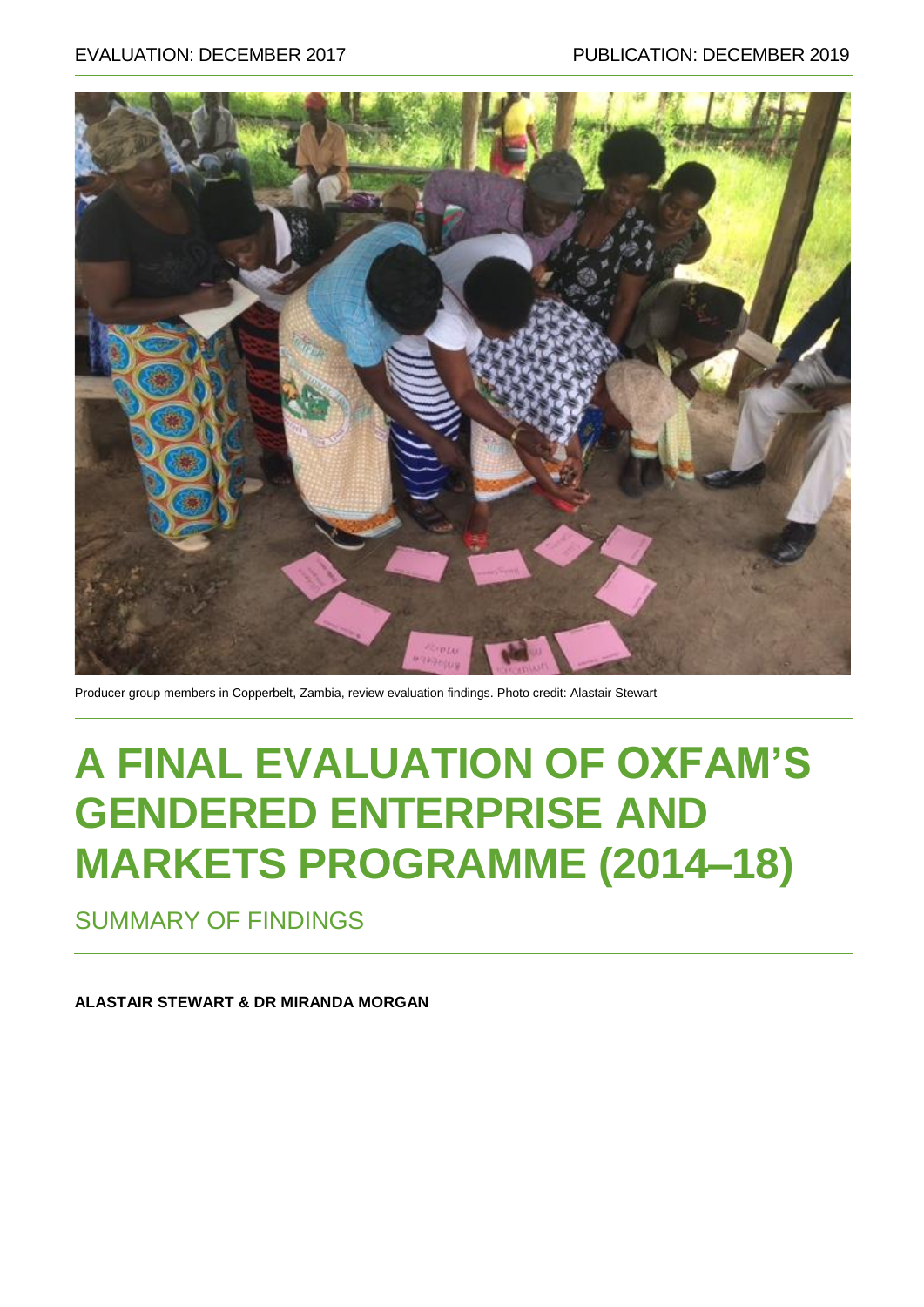# **CONTENTS**

# ACKNOWLEDGEMENTS

We would like to thank the staff of Oxfam in Bangladesh, Tajikistan and Zambia for their support in carrying out this evaluation. Thanks are also due to Oxfam's partner organizations involved in the GEM programme.

Oxfam acknowledges the smallholder farmers and wider stakeholders across all three countries who generously gave their time for this evaluation.

We would also like to thank all consultants who were involved in the data collection and analysis processes and Oxfam GB's Global Impact Evaluation team for codelivery of the evaluation.

Thanks to Emily Rogers for conducting the process review.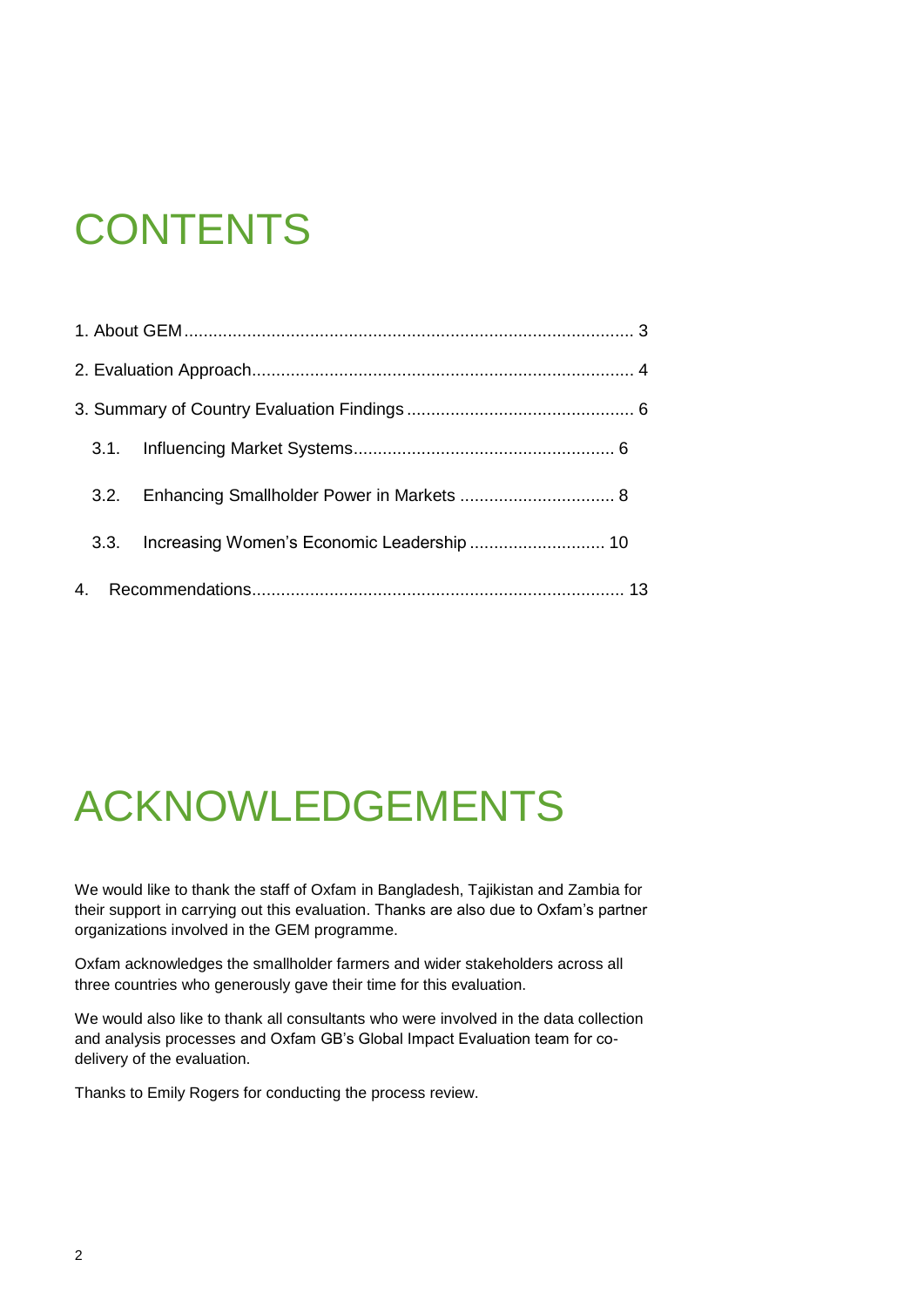# <span id="page-2-0"></span>1. ABOUT GEM

Gendered Enterprise and Markets (GEM) is Oxfam GB's approach to market systems development. The GEM approach facilitates change in market systems and social norms, with the aim of ensuring more sustainable livelihood opportunities for marginalized women and men. The GEM Department for International Development (DFID) AidMatch Programme (June 2014–February 2018) worked within the soya, milk and vegetable value chains targeting women smallholder farmers in areas of poverty. The programme aimed to benefit 63,600 people (10,600 smallholder households) living in Zambia, Tajikistan and Bangladesh through increases in household income, women having greater influence over key livelihood decisions within their households and communities, and engaging in livelihoods more resilient to shocks, such as natural disasters and market volatility.

In Bangladesh, GEM was implemented under Oxfam Bangladesh's flagship REE-CALL programme (Resilience through Economic Empowerment, Climate Adaptation, Leadership and Learning). GEM operated in seven districts across Bangladesh, with the project activities implemented by seven local partners. The project aimed to establish 84 producer groups for smallholder dairy farmers, and this was achieved during the first year. Building on these local networks in order to achieve the three broad objectives, GEM aimed to deliver a suite of training and support covering assertiveness, rights and leadership skills, agricultural practice and disaster risk management.

In Tajikistan, GEM was implemented in five districts of Khatlon Province by Oxfam in partnership with local public organizations, League of Women Lawyers of Tajikistan (LWL) and Neksigol Mushovir. The GEM programme in Tajikistan sought to directly improve the livelihoods of an estimated 3,000 smallholder farmers (60 percent women) in fruit and vegetable value chains through improved production skills, resilience to climate risks, access to market opportunities and greater engagement with market players, and strengthened ability to influence private sector and government actors.

In Zambia, GEM was implemented in four districts of the Copperbelt Province in coordination with implementing partners Heifer Projects International and the Sustainable Agricultural Programme (SAP). The GEM programme in the Copperbelt sought to directly improve the livelihoods of an estimated 4,000 smallholder farmers (75 percent women) in the dairy and soya value chains through improved production skills, resilience to climate risks, access to market opportunities and greater engagement with market players, and strengthened ability to influence private sector and government actors.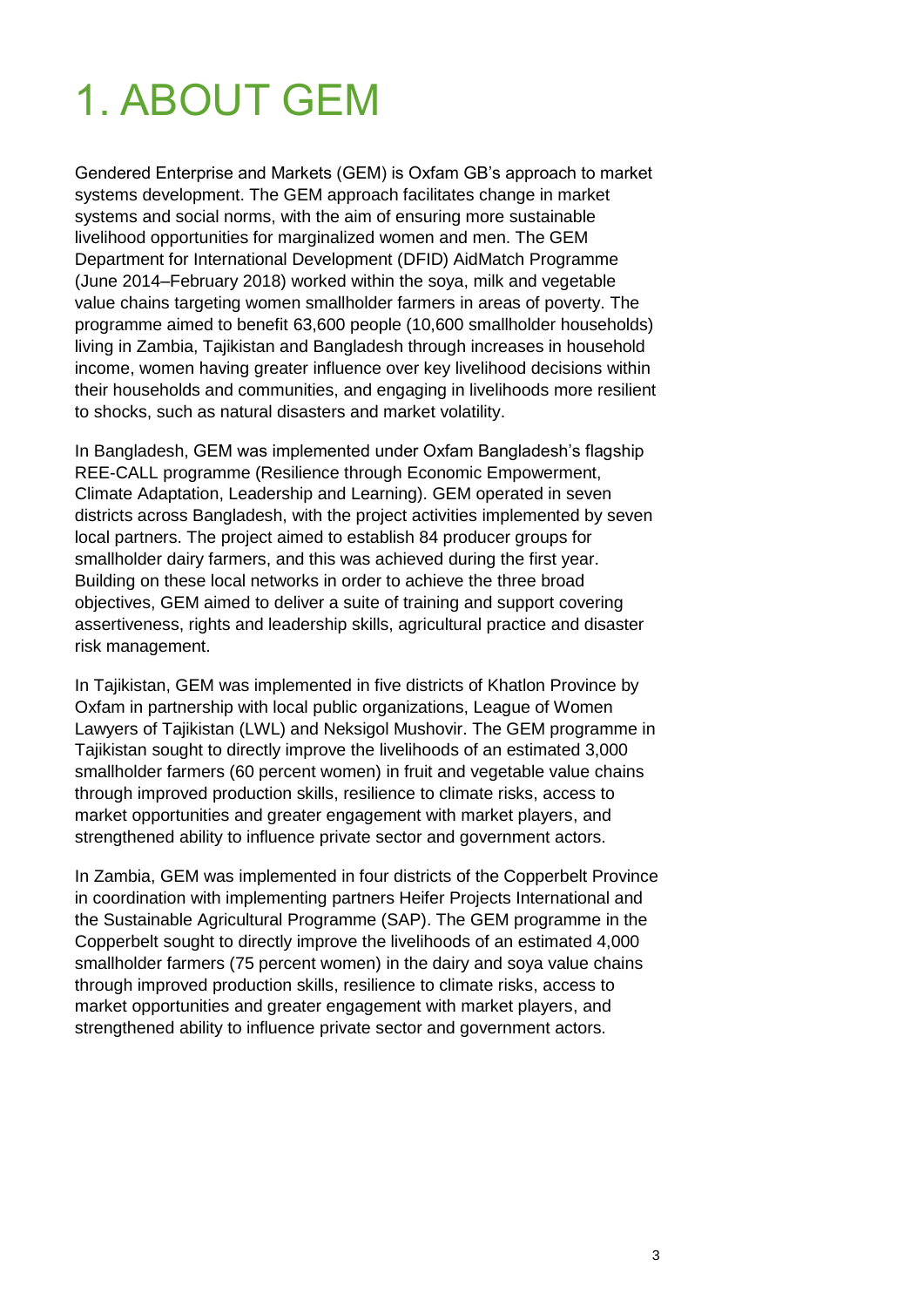# <span id="page-3-0"></span>2. EVALUATION APPROACH

## **Why evaluate?**

The purpose of the final evaluation was threefold:

- 1. To provide an opportunity for Oxfam, partners and a range of programme stakeholders to reflect on and learn from what and how change has happened as a result of the GEM programme.
- 2. To provide an opportunity for Oxfam GB and partners to learn more about select elements of GEM's Theory of Change within and across GEM countries.
- 3. To meet the requirement for accountability to DFID and programme stakeholders (especially project area community members) to measure the agreed impact and outcome indicators.

### **How to evaluate?**

To achieve these goals, an evaluation approach was chosen that combined analysis of changes at and across multiple levels (from individual to systems level) with efforts to maximize opportunities for learning for a range of stakeholders, including the people we work with ('project participants'), local market systems actors, programme partners, Oxfam and DFID. Based loosely on the Participatory Impact Assessment and Learning Approach (PIALA), the evaluation sought to combine rigour, inclusiveness and feasibility to assess the GEM programme and its contributions to change. The evaluation approached this from different perspectives:

- Stakeholders at all levels contributed to framing and designing the evaluation, and positioned the GEM programme theory of action within their larger theories of change.
- Mixed-methods data collection, analysis and triangulation were used to understand if the programme's desired changes occurred at multiple levels as well as how progress is enabled or challenged.

In addition, a process review was conducted by an external consultant to better understand the factors that enabled or constrained effective programme implementation and sustainability with a view to using this learning to improve future programming.

## **What to evaluate?**

The evaluation was designed to investigate if and how the GEM programme contributed to its intended outcomes – not only in the lives of individual women smallholder farmers targeted by the programme (by enhancing their livelihoods or changing the way they influence decisions in their households, for example), but also in terms of changes in their communities and the larger market system. It also sought to capture any potential unintended outcomes of the programme, especially those that are well-known to manifest as possible negative outcomes in women's economic empowerment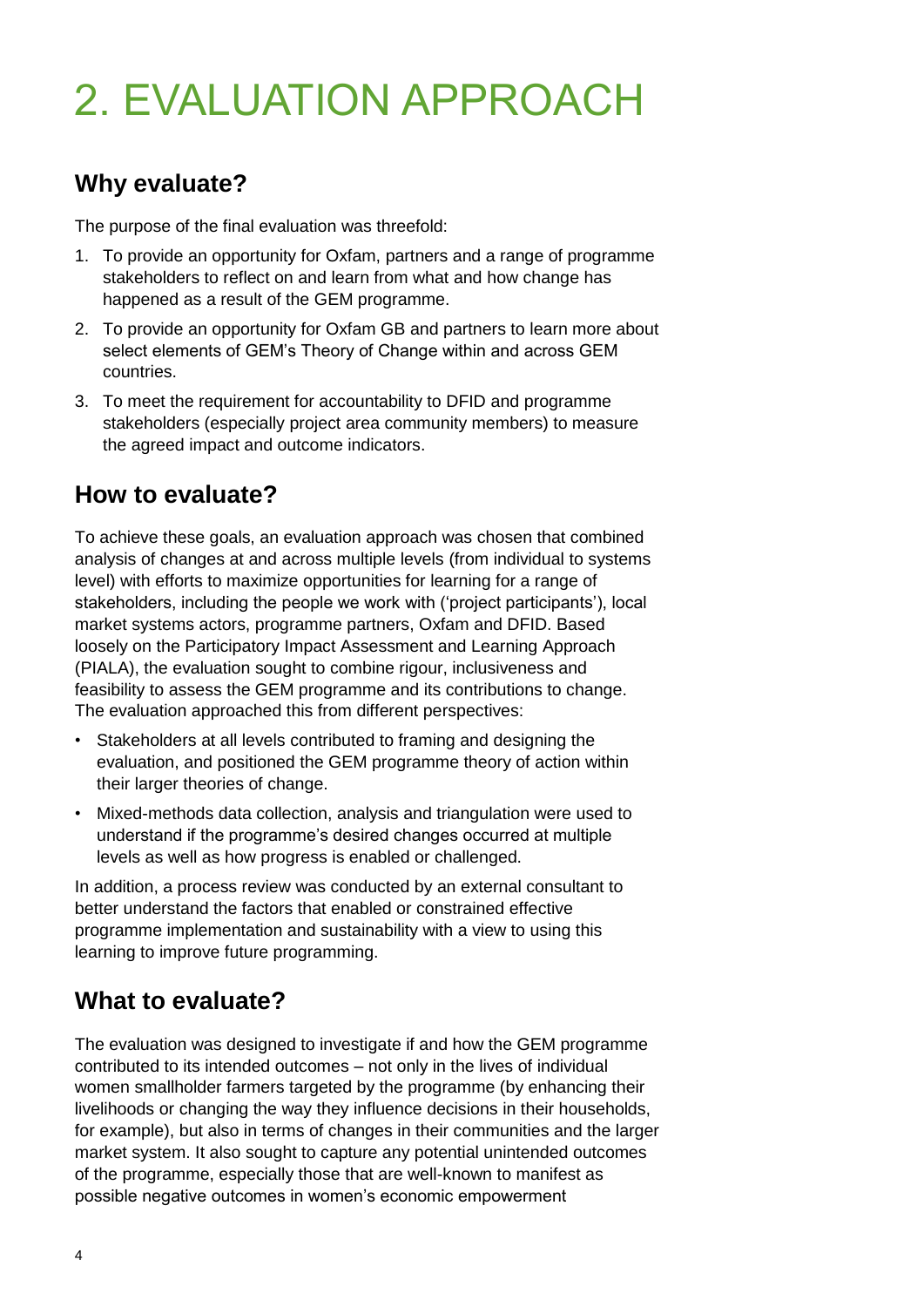programmes (such as increased gender-based violence or the increased amount of work carried out by women). The specific evaluation questions guiding the evaluation were primarily informed by the four impact indicators of the GEM programme log-frame.

- Impact 1.1 Number and type of changes to local and national policies and practices related to economic opportunities of smallholder farmers (SHFs), especially women.
- Impact 2.1 Average annual income of beneficiary SHF from selected value chains (disaggregated by sex of household head).
- Impact 2.2 Perceptions of beneficiary SHFs on the quality (timeliness, predictability, stability, purpose) of their income.
- Impact 3.1 Perceptions of women in targeted communities on their ability to engage in decision-making processes at community and household levels, especially economic and care-work responsibilities.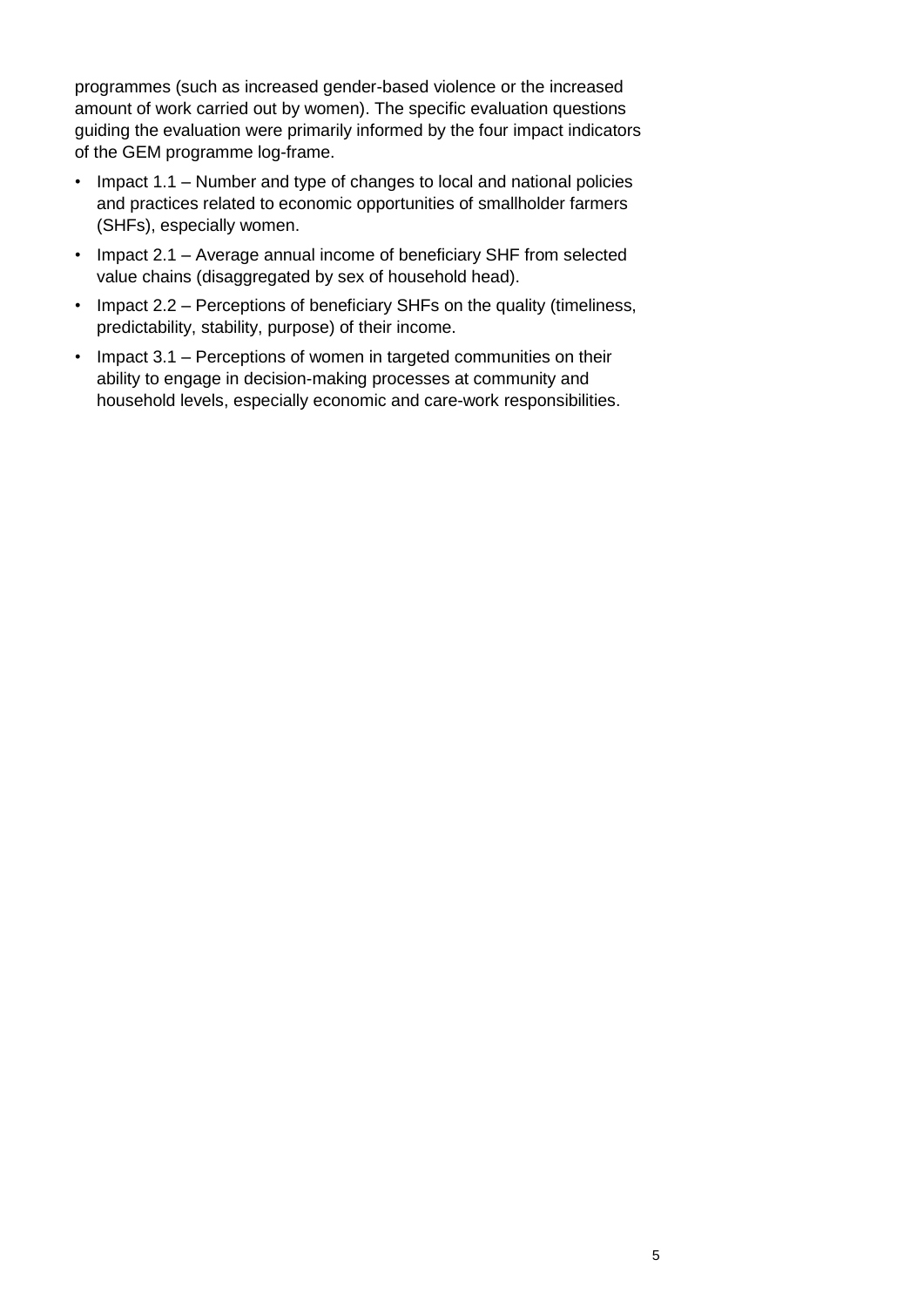# <span id="page-5-0"></span>3. SUMMARY OF COUNTRY EVALUATION FINDINGS

The results below draw on the combined analysis of the quantitative and qualitative data to address the key evaluation questions. Detailed findings for each country are written up in separate evaluation reports.

When reporting the results from the quasi-experimental impact evaluation analysis, the results refer to the average difference between women living in communities where the project was implemented (the 'intervention group') and matched women in communities where the project was not implemented (the 'comparison group'). The central problem presented in designing an impact evaluation of any social programme is how to compare the outcomes that result from that programme with what would have been the case without that programme having been carried out. In the case of this evaluation, the situation of women involved in the project was examined through an individual questionnaire – but clearly it was not possible to observe what their situation would have been had they not had the opportunity to participate in this project. In any evaluation, that 'counterfactual' situation cannot be directly observed, it can only be estimated. In the evaluation of programmes that involve a large number of units (whether individuals, households or communities), common practice is to make a comparison between units that were subject to the programme and units that were not. As long as the two groups can be assumed to be similar in all respects except for the implementation of the specific programme, observing the situation of units where the programme was not implemented can provide a good estimate of the counterfactual.

In general, the results are reported as 'significant' if they have a pvalue of less than 0.05, but results with higher p-values (between 0.05 and 0.1) are also noted as 'weak evidence'; the lower the pvalue the more confident we feel that the measured estimate reflects the true impact. Results with a p-value of more than 10 per cent are not considered to be statistically significant.

# <span id="page-5-1"></span>3.1. INFLUENCING MARKET **SYSTEMS**

*Improved interaction between private sector and female smallholder farmers; new business models for the delivery of inputs and services but progress still needed to make this sustainable and scalable.*

The project sought to deliver changes to the number and type of local and national policies and practices related to the economic opportunities of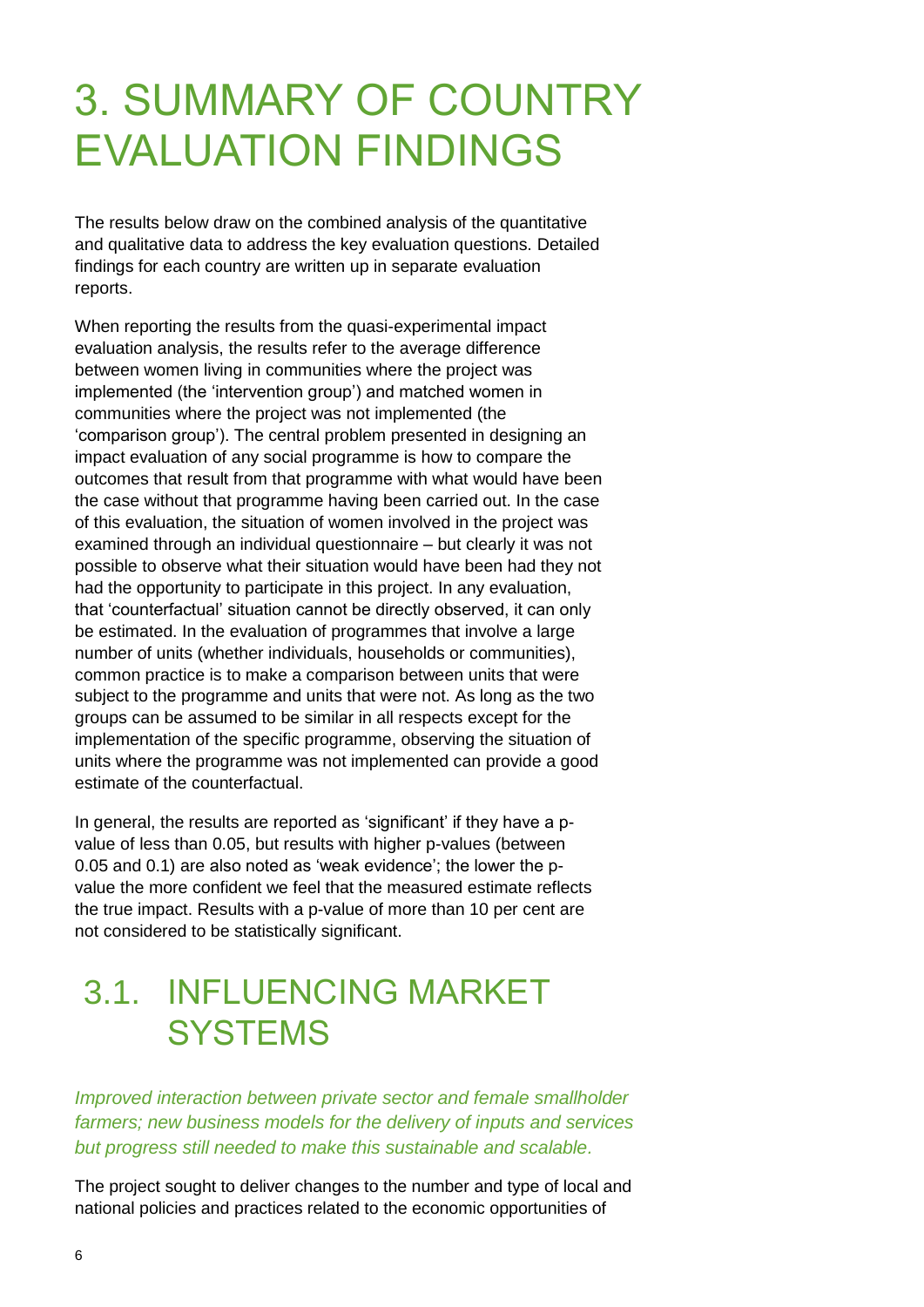smallholder farmers, especially women. The GEM theory of action assumes the creation of the multi-stakeholder forum will lead to increased interaction, and therefore understanding, among the value chain actors, resulting in improved awareness of the needs of smallholder farmers. This in turn should lead to the development and roll out of improved market services (information, input supply, extension) that smallholder farmers have access to and use, making them more informed and productive market players.

The evaluation relied on key informant interviews to gather evidence of the nature and extent of change GEM had brought about in the broader market system.

### **Multi-stakeholder approaches**

The multi-stakeholder approach adopted by GEM has been central to the programme's strategy for systems change. The evaluation found that the programme had resulted in increased interaction between producers, input suppliers, processors, government departments, local media and civil society. This has led to increased understanding between these stakeholders of each other's needs and requirements in the focus value chains. As a result, the local private sector has been able to adapt the services they offer to producers, and there is evidence of other companies expanding into the project areas and replicating these services. The multi-stakeholder forum has also provided an opportunity for members to engage in and influence policies in each country, for example, the development of a policy note on the Farmer Input Subsidy Program in Zambia, a review of the National Dairy Development Policy in Bangladesh and amendments to the Farmer Law in Tajikistan. While members expressed the importance of the continued functioning of the multi-stakeholder forums, there was a lack of clarity on how these would continue to be led and funded.

### **Market services**

Findings across all three countries showed increased access to market services by project participants. These market services included input supply, agricultural extension, weather information and market price information. While there have been positive developments in respect to private companies providing embedded extension services to smallholder farmers, the evidence indicates that they are unlikely to become the main provider of these services. The business case for companies to embed extension services only extends to the communities they are targeting in their supply chains. Some companies also question their role in providing these services (production advice, finance, transport) when they see that their larger competitors in the sector are not involved in providing such embedded services. This highlights the need for a more integrated approach to extension services that utilizes private sector involvement where this is efficient and a business case exists but combines this with other services including from government. For this to effectively happen, means need to be found to re-energize and improve government extension rather than ignoring it and only focusing on the private sector. These conclusions also highlight the difficulty local interventions have in sustaining change when there are not corresponding changes in the wider system. Progress with 'front-running'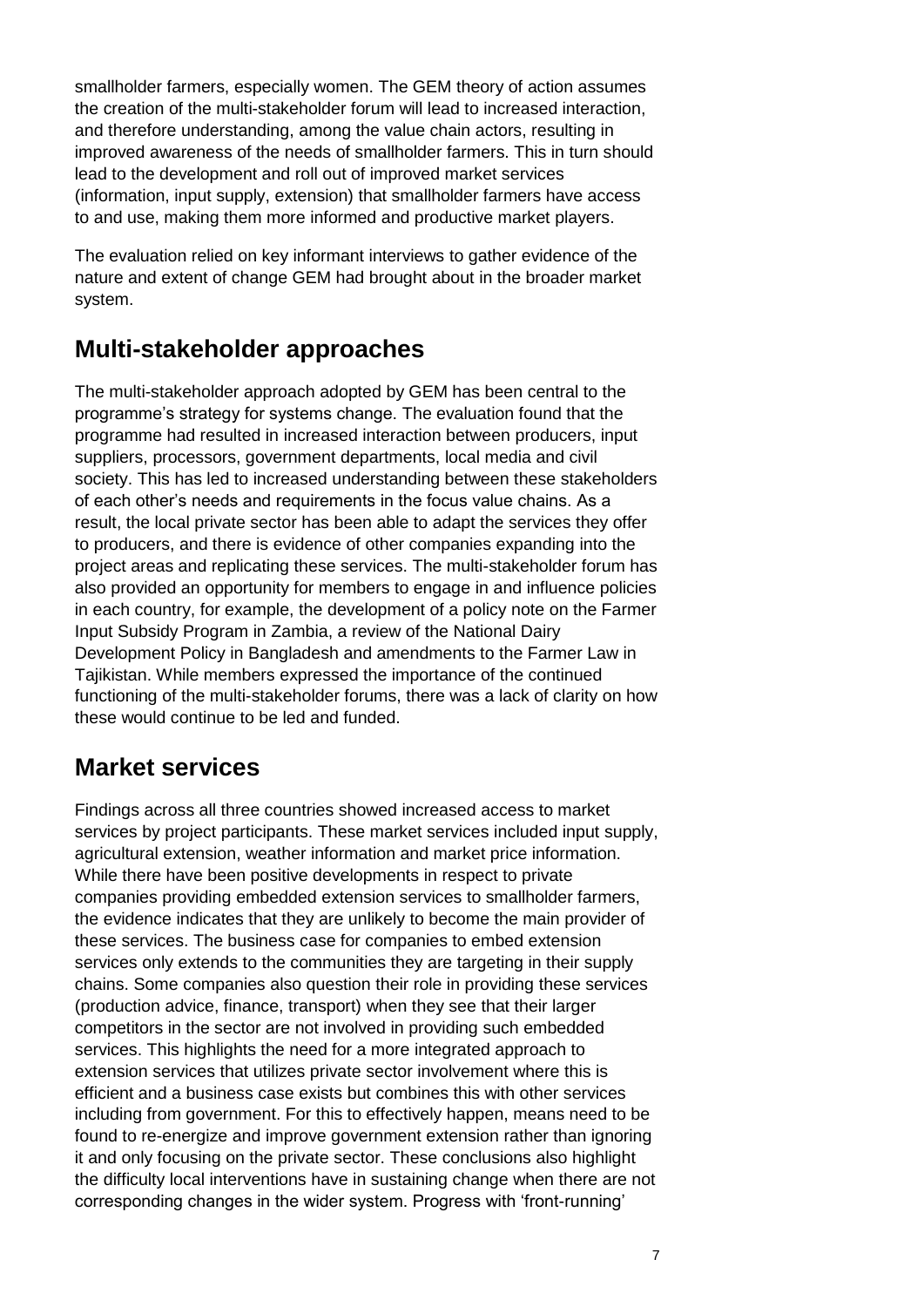companies can be jeopardized if companies in the wider system are not demonstrating the same change. This points up the need for programmes like GEM not to work in isolation, but to work in tandem with other initiatives that are supporting change in parts of the system that GEM cannot cover.

#### **Private sector engagement**

While the evaluation found increased interaction between smallholder producers and the private sector and increased availability of services available to smallholder producers, there is some way to go to perfecting the business model. Some feedback from producers cited problems with late payments from buyers and misleading terms for inputs on credit and prices. Some companies highlighted that working with smallholders is not profitable due to their dispersed locations and low productivity in comparison to commercial farmers, with one private sector partner going so far as saying they would no longer work with smallholder farmers. The generally positive interactions, across all three countries, between companies and farmers indicate that different models are possible but that these relationships take time to build.

# <span id="page-7-0"></span>3.2. ENHANCING SMALLHOLDER POWER IN MARKETS

*Improvements in household expenditure, food consumption and quality of income in Bangladesh and Tajikistan but no improvements in overall wealth levels.*

The theory of action set out a number of pathways by which GEM interventions would lead to increased smallholder incomes and power in markets. For example, various training activities were expected to lead to the take up of improved farming practices, which would deliver higher volumes and revenues.

The evaluation relied on household survey data and quasi-experimental impact evaluation methods to assess the nature and extent of change GEM had brought about in incomes for women smallholders.

#### **Incomes**

In Bangladesh, the difference in reported food consumption over the previous week and expenditure on household needs over the past year were statistically significant between project and comparison groups. Spending by project households was also significantly higher in forms of investment, such as education, farming equipment and off-farm activities including small enterprises. However, the project had no effect on changing household wealth. The evidence suggests that while incomes had improved, this has not yet delivered a change in overall wealth status. GEM households reported higher quality income from dairy farming when assessed by stability and frequency of income, but there were no differences with the comparison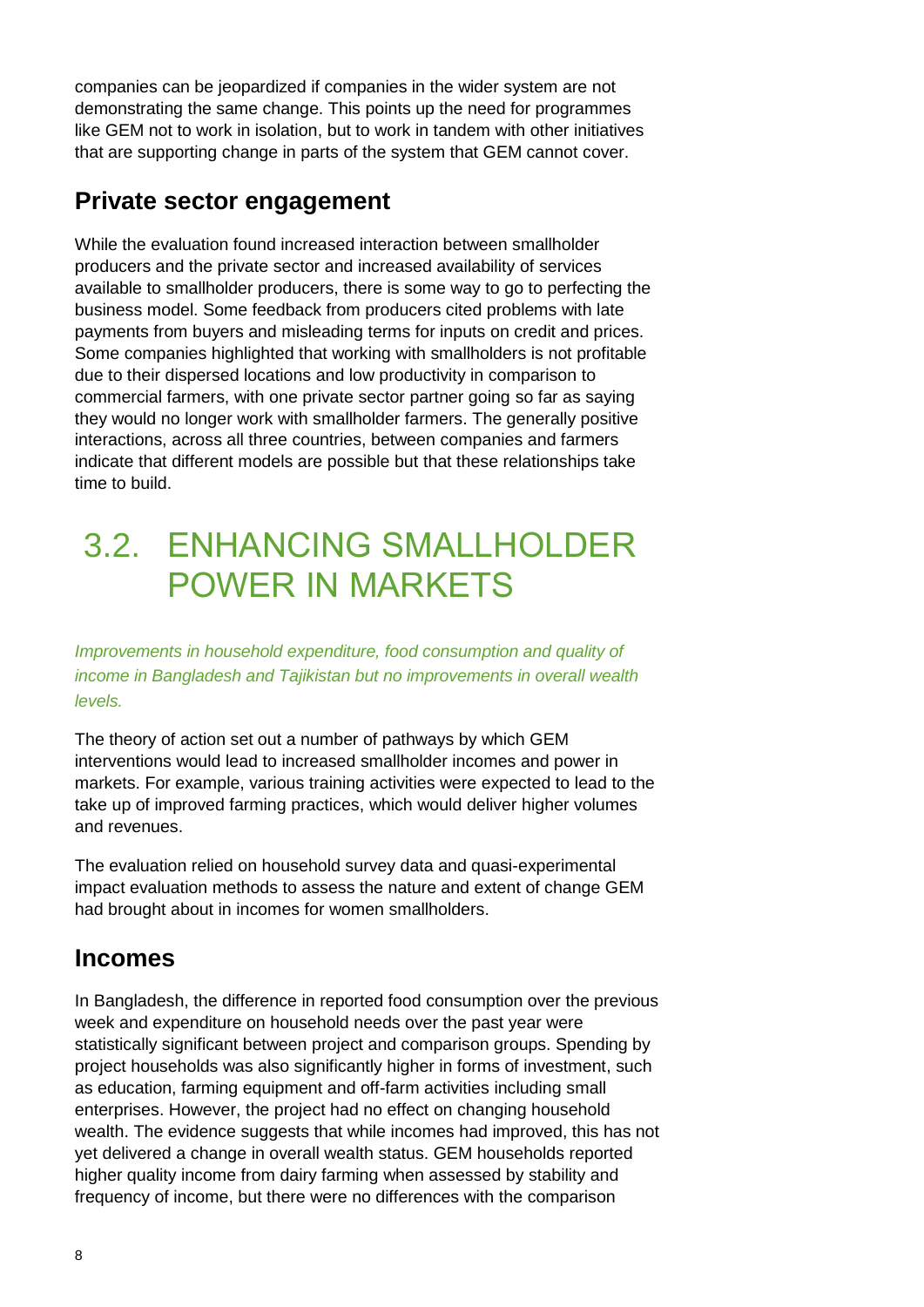group when quality of income was assessed by predictability, timeliness or sufficiency. Across all households surveyed, incomes were not sufficient to prevent selling assets to cope with household needs during 2017.

In Tajikistan, there is evidence of a positive and significant impact on household consumption, one of the main proxies for income. GEM project participants reported more daily total consumption (of food and non-food items) and monthly expenditure. There is also evidence of a positive and significant impact on investment. GEM farmers expressed mixed views about the quality of income generated from the value chains. A few women mentioned that their income is now more frequent as GEM-sponsored trainings on preserving and canning has enabled them to sell these products and generate income in the winter for the first time. However, several project participants said they found income from selling tomatoes to be *unpredictable*, partly because, like other crops, it depends on changeable weather conditions and unstable market conditions.

In Zambia, there were no significant differences observed between the intervention and comparison households on overall crop income nor on household consumption or investment (which serve as proxies for income) in the last 12 months. This lack of impact on income levels could be attributed to the low soya prices of the 2016/17 season, which meant that soya producers were holding on to their crops at the time of the survey so no income from soya was reported, while comparison households were generating comparable incomes from other crops, including groundnuts, vegetables and small livestock. This does not mean that intervention households had low crop diversity; in fact, data shows they produced a higher variety of crops. However, with GEM producers dedicating more of their land to soya this meant the income potential from these other crops was low.

Value chain selection was key for the ability of smallholder farmers to smooth their income flow, with dairy and vegetable farmers able to gain more frequent income than soya producers. Some soya producers invested income into vegetable production to help with cash flow. Future projects should plan to combine a selection of value chains to ensure that farmers are able to diversify their income streams and frequency. In Zambia, for example, soya producers were left susceptible to the price drop of soya in 2016/17 with many producers holding on to their soya to sell the following year. This obviously had an impact on the household income of soya producers, especially those who relied on the soya crop as their main income.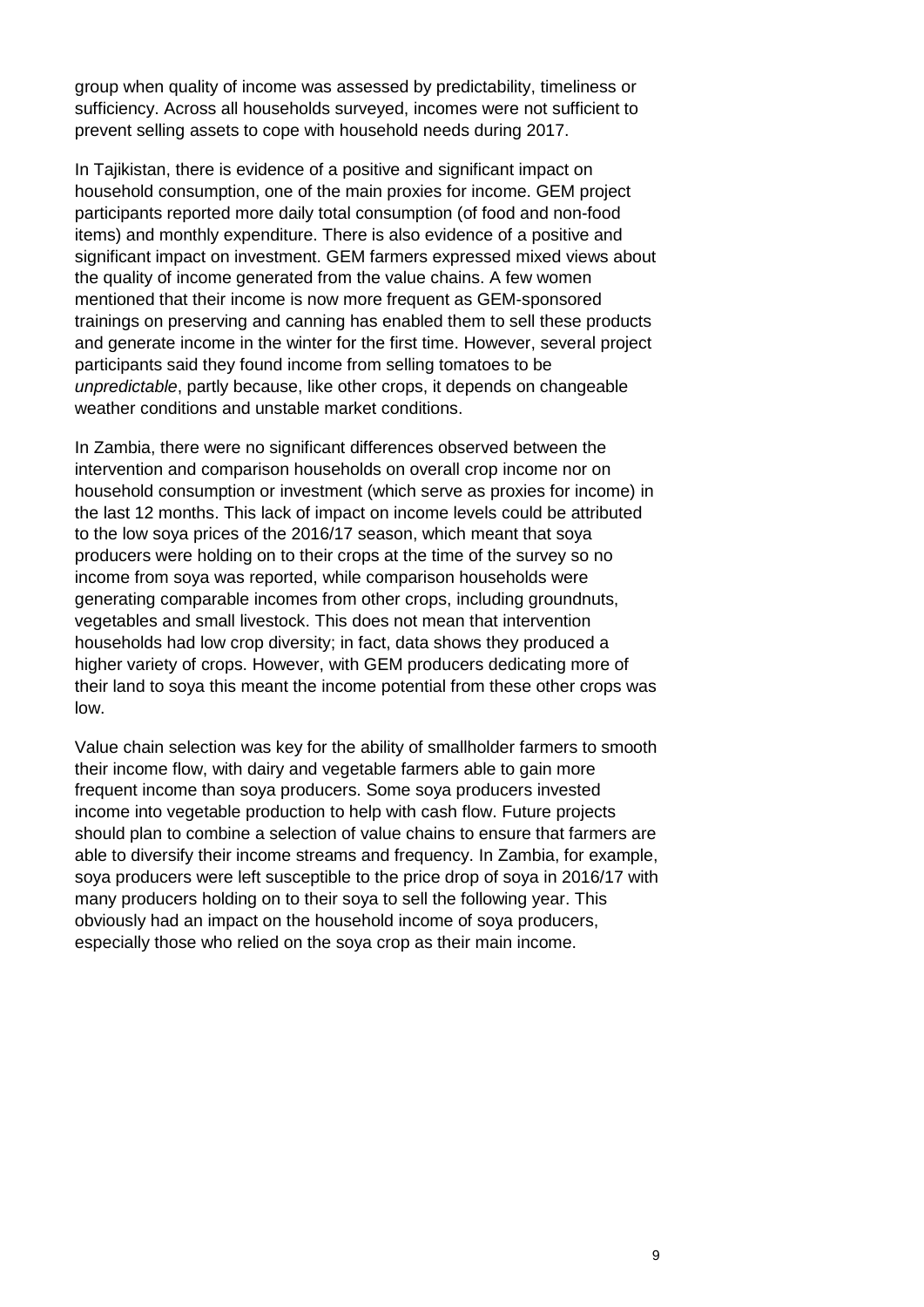# <span id="page-9-0"></span>3.3. INCREASING WOMEN'S ECONOMIC LEADERSHIP

*Improved involvement for women in some decision making in households and producer groups; some evidence of norms starting to change, but significant change requires a more holistic and longer term process.*

The GEM approach aimed to empower women to take a stronger role in decision making within the household. Project activities, such as the use of rapid care analysis (RCA) tools and training were designed to improve assertiveness and foster leadership. The evaluation sought to assess how well these activities had translated into an increase in women's participation in household decision making.

The evaluation relied on household survey data and quasi-experimental impact evaluation methods to assess the nature and extent of change GEM had brought about in decision making for women smallholders.

## **Household agency and decision making**

In all three countries, there were positive impacts observed on women's influence over one or more key economic decisions in their household, such as production, selling and spending. In focus group discussions in communities, men and women identified the historical drivers changing attitudes towards women's expanding economic roles and decision making, such as rises in education, increased migration and progressive changes initiated by religious and government leaders. But some of the changes in attitudes in recent years were also credited to GEM interventions, for example, the role of producer groups in enhancing women's confidence and status or the useful content of the training that piqued husbands' interest and made them more receptive to the training (agricultural and gender-related) that their wives were bringing home.

The new or increased income derived from participating in the project often provided women with more economic independence and more influence over economic decisions. There seems to be a positive feedback loop between women's income and their influence over economic decisions in the household: a critical level of initial household decision-making power is required for them to be able to join groups, take advantage of new economic opportunities and increase their income, but once they have income it enables them to take more decisions on spending, investments and future production, thus expanding their influence over household decisions. People across GEM communities largely agreed that women's new or increased capacity to generate income due to GEM activities was helping to change traditional attitudes and beliefs about women's agency in their households, as well as in their communities.

For women to even begin to benefit from economic opportunities they must first be able to participate in them. While the evaluation largely focused on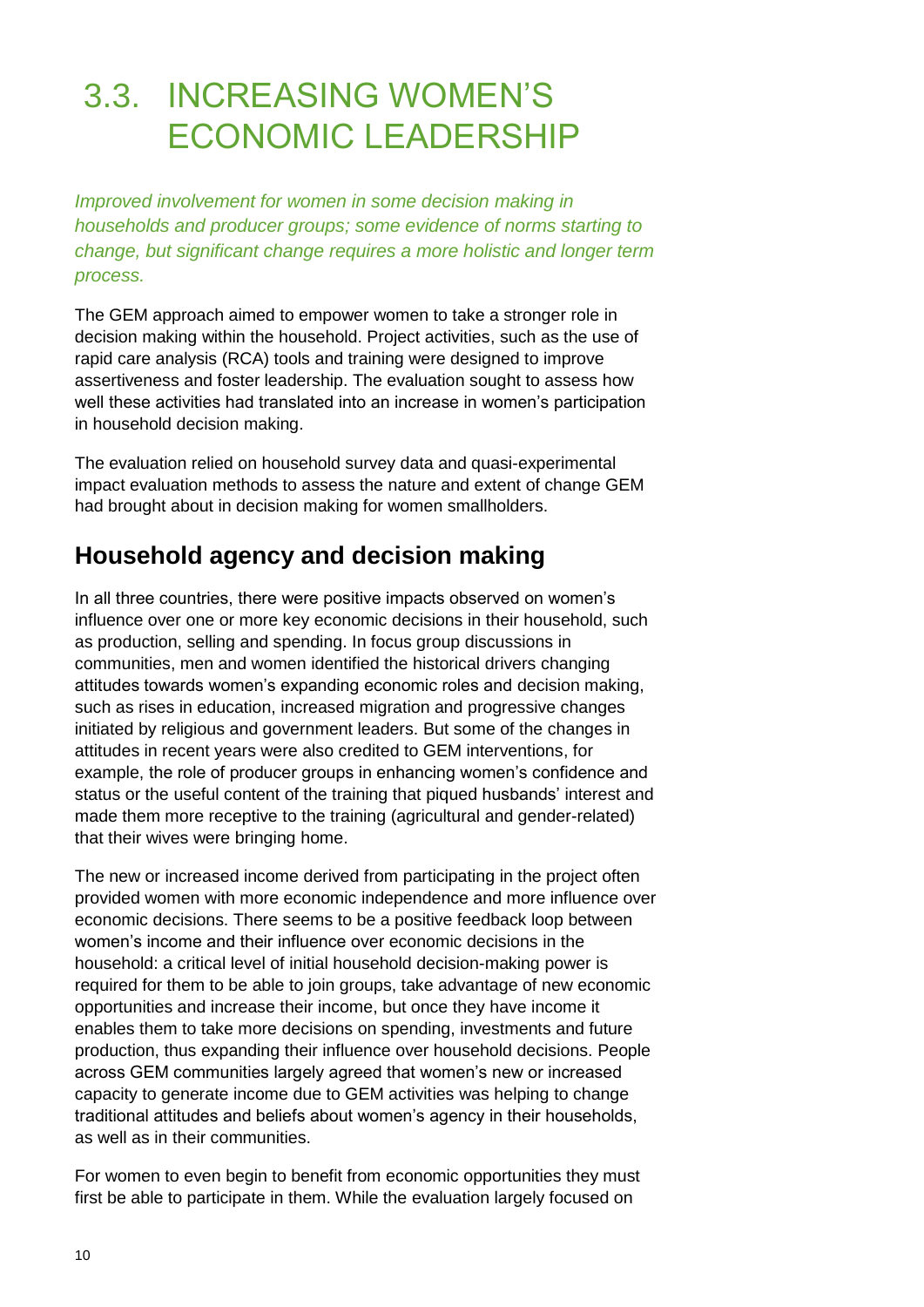the changes for women who participated in GEM activities like producer groups, training or marketing, there are many women who were not able or allowed to join – those who did not have that initial critical level of household decision-making power that is required to kickstart the positive feedback loop from income to/from increased influence. Young women in particular face significant barriers to participating in new economic opportunities as they lack voice and decision-making power relative to others in their (often multigenerational) households and carry heavy responsibilities for unpaid care work.

### **Unpaid care work**

New economic opportunities for women has also meant challenging traditional roles in households: enabling women to take up and maximize these opportunities also requires changing who is responsible (perceived and actual) for the unpaid care work, such as cooking, cleaning and caring, the responsibility for which falls solely to women. Men and women involved in the evaluation identified a number of reasons why men may be doing more unpaid care work than they did previously, some of which can be linked to GEM interventions, including awareness raising and training sessions on unpaid care work, women being busier and out of the household more, and new income encouraging men to do more of the unpaid care work to enable women to continue to generate income. While there are signs of positive change in women taking all the responsibility for unpaid care work, qualitative data reveals how deeply entrenched attitudes and social norms are in all three countries and how they present a serious barrier to change. Men often said that they may be willing to help their wives and may even do so when no one is watching, but if friends or family members come by, they have to stop as they are worried about what people will say. Future programmes may want to identify more closely where progress has been made, and what the next frontier is in order to support men and women to disrupt the status quo.

### **Gender-based violence**

Addressing the acceptability and prevalence of gender-based violence is also important for enabling women to take advantage of economic opportunities – and is important to track in any initiative like GEM that may (unintentionally) exacerbate it. In general across the three countries, there is still a high level of acceptability of violence, and although Tajikistan saw a project impact in acceptability of violence almost 70 percent of GEM women and over 90 percent of non-GEM women still say they believe it is acceptable for a woman to be beaten by her husband in certain cases, for example going out without permission. Estimates of acceptability and awareness of violence point to the need for continued support and resources to tackle high rates of gender-based violence.

### **Community decision making and participation**

In all three countries, GEM women farmers said they felt more capable of making and influencing decisions in their communities. Women consistently said they now feel able to speak out and be heard in the community in a way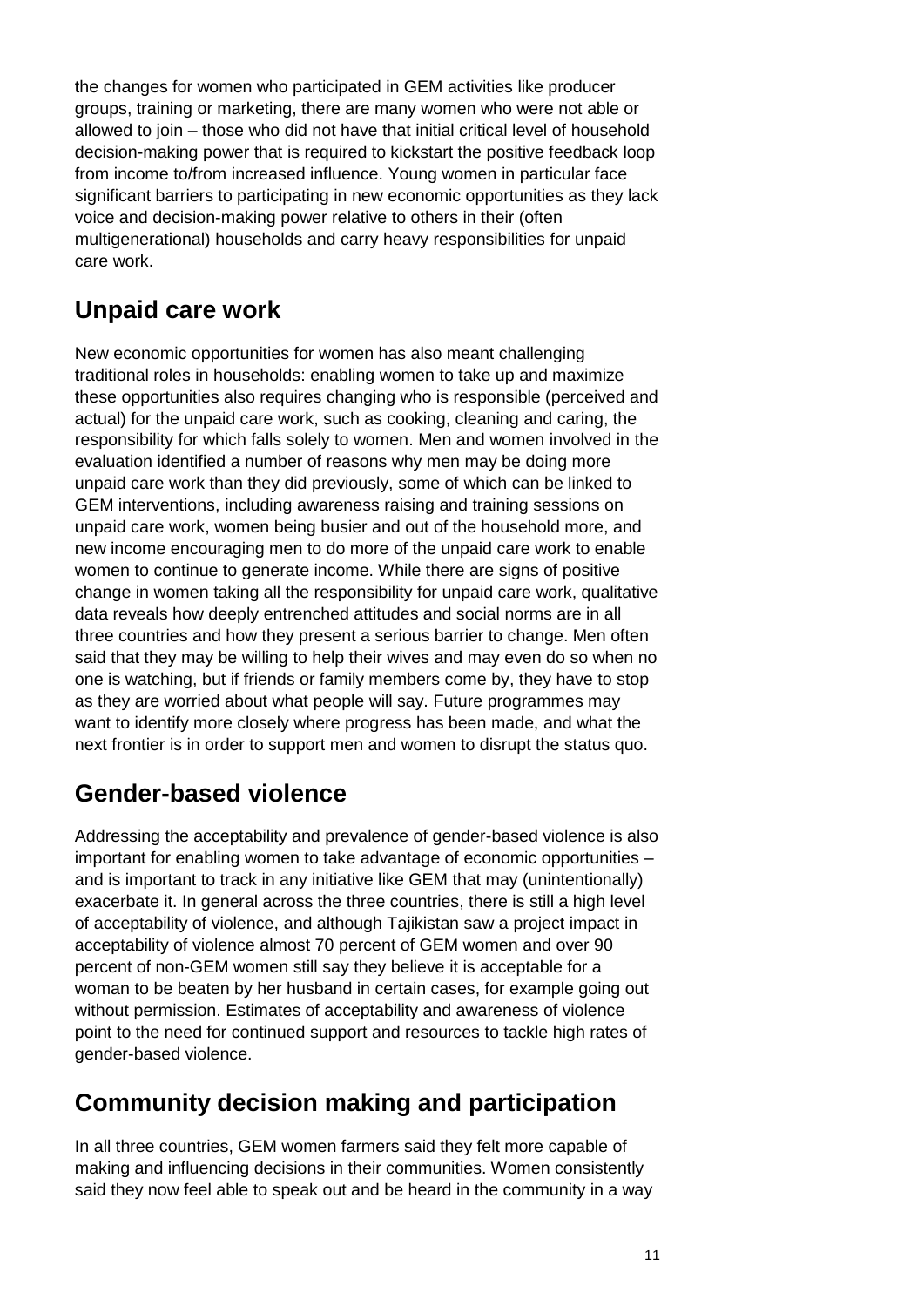that was not possible before. Many women credit larger historical shifts, such as increased investment in girls' education or trainings by other organizations or religious institutions for increasing their capacity to speak up and take an active role in community decisions, but some also specify the GEM trainings on assertiveness and leadership skills.

There are several barriers to community group membership, from perceived risks of joining a group for uncertain benefits to financial costs associated with penalties for lack of attendance, to issues of time poverty, in particular among younger women who have younger children.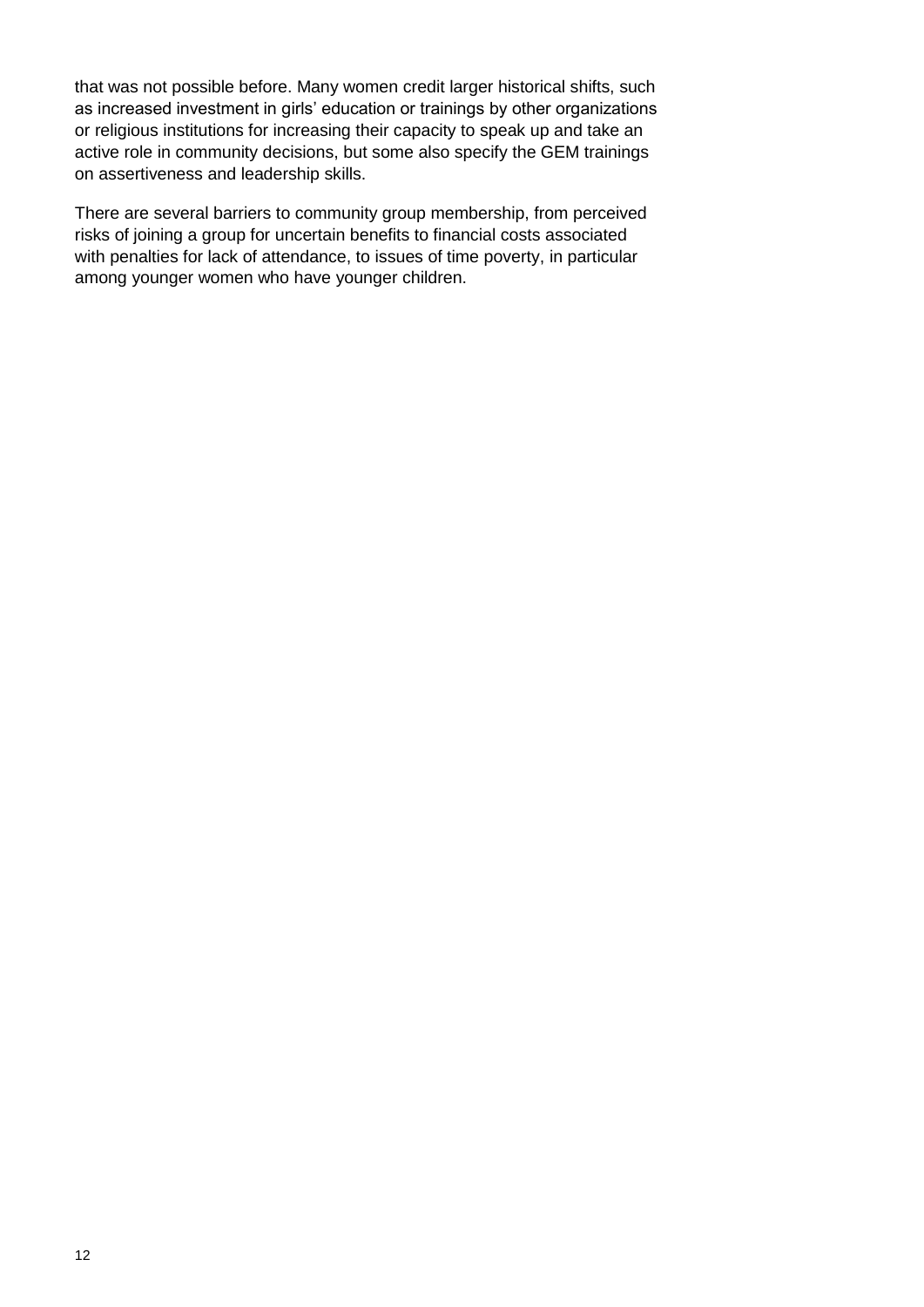# <span id="page-12-0"></span>4. RECOMMENDATIONS

#### **Inclusive and safe programming**

- Encourage a mix of women-only spaces as well as joint trainings where husbands and wives can learn and discuss together.
- Explore and pilot different strategies to enable younger women to join and stay in groups. This may include working with their husbands and mothers-in-law to change attitudes towards their involvement, providing shared child care during meetings, enforcing quotas for young women and providing complementary skills training valued by younger women.
- Prior to any future work on women's empowerment it is vital to first a) complete analysis on the risk of violence against women in and because of the programme, b) include appropriate processes or activities in any intervention to proactively prevent and reduce it and c) proactively monitor whether violence against women is occurring and why.
- Integrate the Rapid Care Analysis (RCA) methodology into new and existing programmes aiming to empower women – this is not only to enable younger women to participate but also to increase the potential benefits for all women who participate by minimizing trade-offs in workload demands and pressures.
- Target men's attitudes and awareness of violence as well as women's; this could involve opening men-only discussion spaces, which may be vital but counterintuitive in a women's empowerment programme.
- Before groups are established, consider who may be excluded based on the process of setting up the groups, selection criteria, social dynamics, and conditions associated with being part of a group.

## **Co-creation and design**

- Continue working with local companies to design and deliver market services for SHFs.
- Strategies for improving trust and accountability between the private sector and SHFs should be a priority in the design of future business models and services.
- Consider collaborating with unusual partners like schools or religious leaders to change attitudes at the community level.
- Design and fund programmes for longer timeframes required to challenge and change deep-seated attitudes and social norms that prevent women from taking up, and benefiting from, new economic opportunities.
- Develop strategies with the community for supporting younger women to participate in producer groups (PGs) and other activities. Delay the formation of PGs until the rapid care analysis (RCA) and other discussions have been had at community level.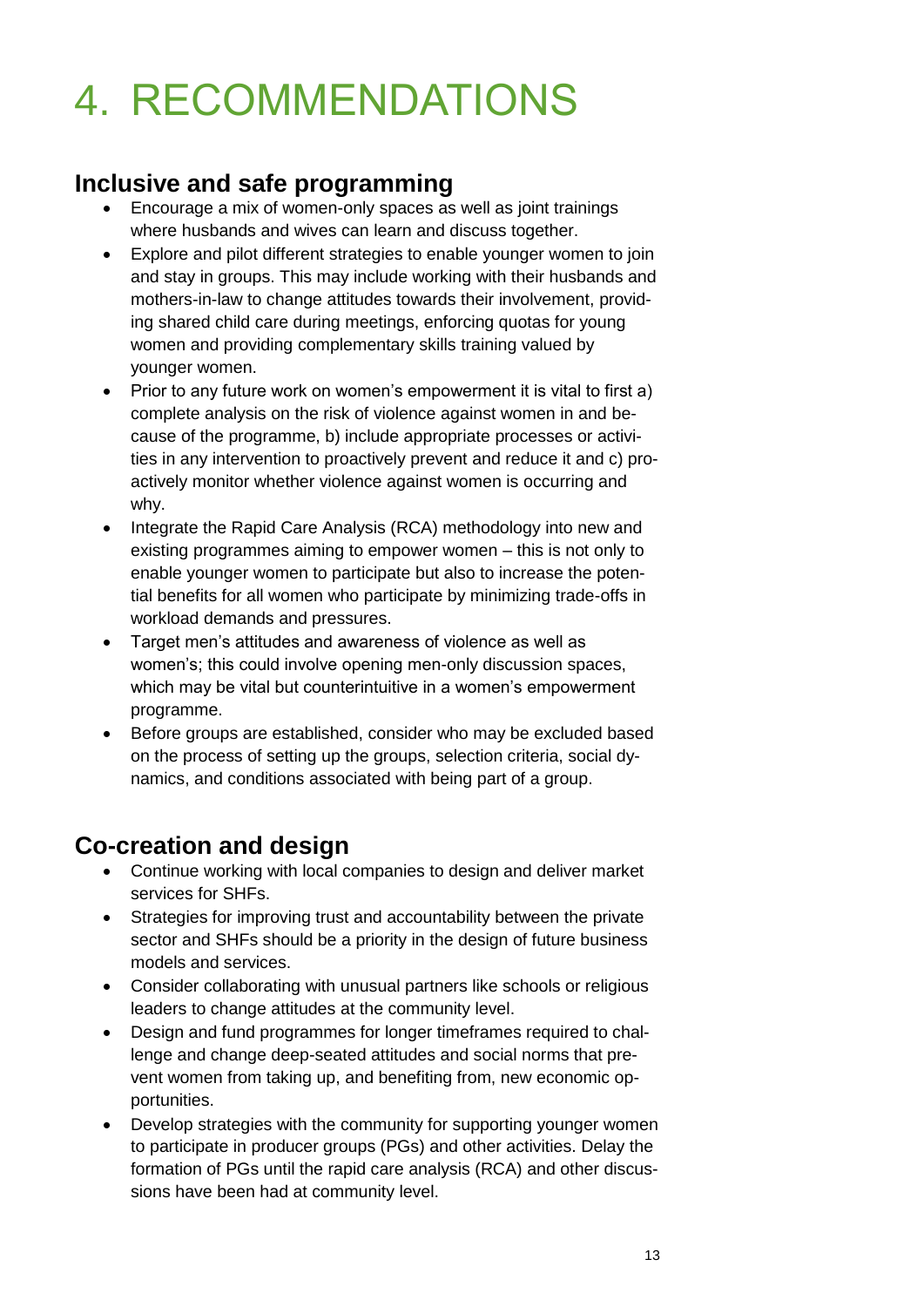## **Sustainability**

- Future programmes should outline a sustainability strategy for multistakeholder forums, encouraging members to develop objectives, leadership and finance models.
- Think about strategies for supporting government agricultural extension services, perhaps training extension workers to deliver marketing training as well as production advice.
- Future programmes should pay more attention to transportation issues of SHFs; highlighted as a major barrier in all three country evaluations. Potential for market-based solutions for farm transport services.
- To aid income smoothing and reduce susceptibility of farmers to fluctuations in market prices, a combination of value chains should be promoted to reduce the dependence on one source of income.

#### **Measuring systems change**

• Using a framework for systems change (i.e. Adopt Adapt Expand Respond) from the outset of the programme will help improve understanding of the changes related to private sector initiatives.